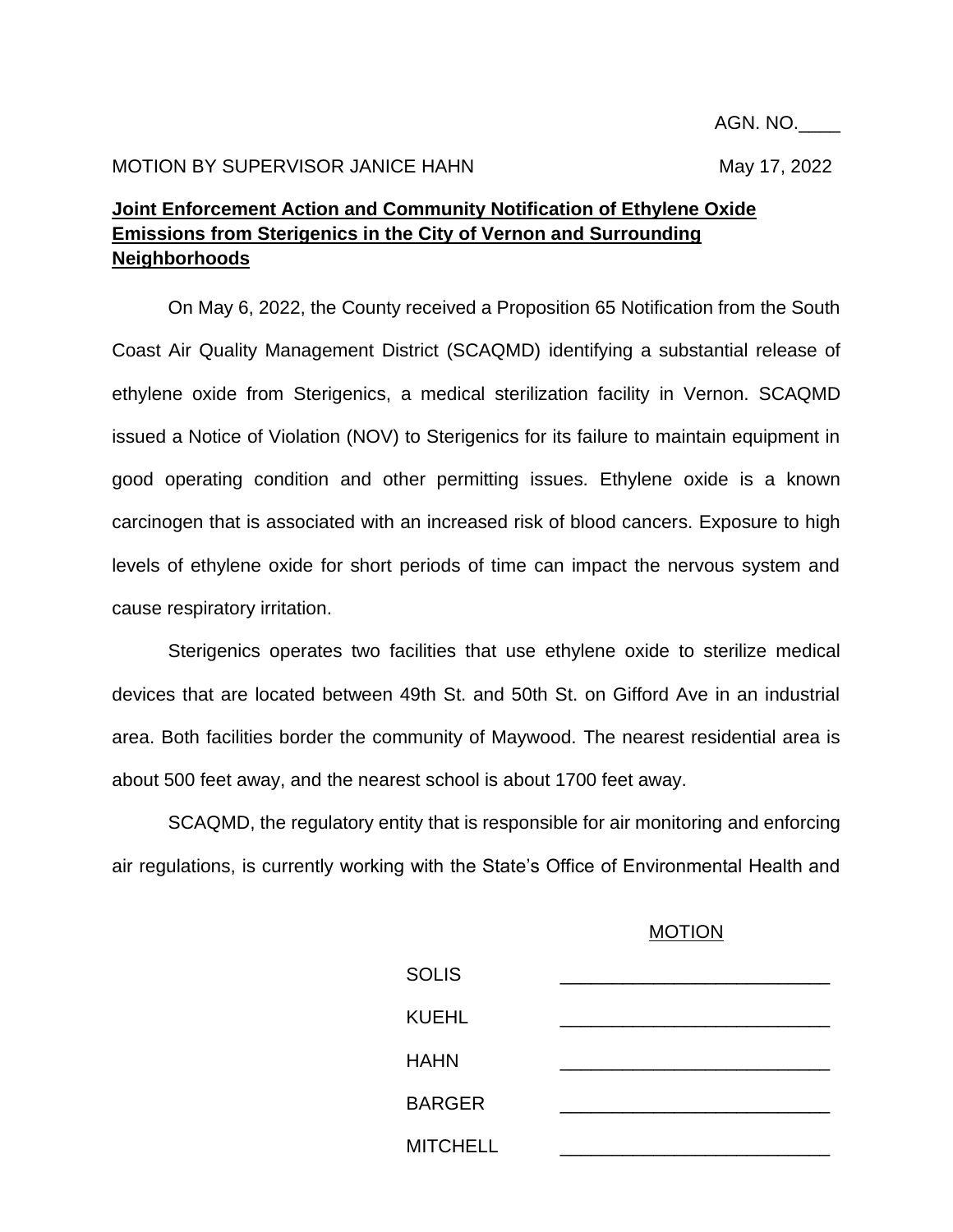Hazard Assessment to evaluate the cancer risk for off-site workers. Individual "grab" samples have been collected at three community locations, and results show levels of ethylene oxide in the community to be consistent with background levels, with the exception of a sample collected downwind at Maywood Elementary School, which was slightly above background range. SCAQMD has placed two air monitors outside of the facilities to collect 24-hour samples, however more continuous air monitoring locations are needed in the surrounding community to better understand the potential exposure of nearby workers, residents, and school populations to the carcinogen, ethylene oxide.

SCAQMD has committed to taking all available regulatory and legal action to reduce harmful emissions from Sterigenics and the operator of the facility has communicated initial plans for corrective action. However, no comprehensive action has been taken at this time. The Los Angeles County Department of Public Health's environmental justice and environmental response teams must coordinate with the lead regulatory agencies and ensure health protective action is taken to monitor, mitigate and prevent future exposure to toxic emissions from Sterigenics. This is a serious environmental justice issue that warrants immediate attention.

**I, THEREFORE MOVE** that the Board of Supervisors direct the Department of Public Health to work in collaboration with the City of Vernon and in partnership with local community organizations and *promotores*/community health workers, to immediately provide nearby community members information on ethylene oxide emissions and what is being done to reduce emissions, as well as its health effects and how residents can reduce potential exposure if it is determined that there are health related risks from these emissions.

**I, FURTHER MOVE** that the Board of Supervisors direct the Department of Public Health to coordinate an interagency working group to address the release of emissions